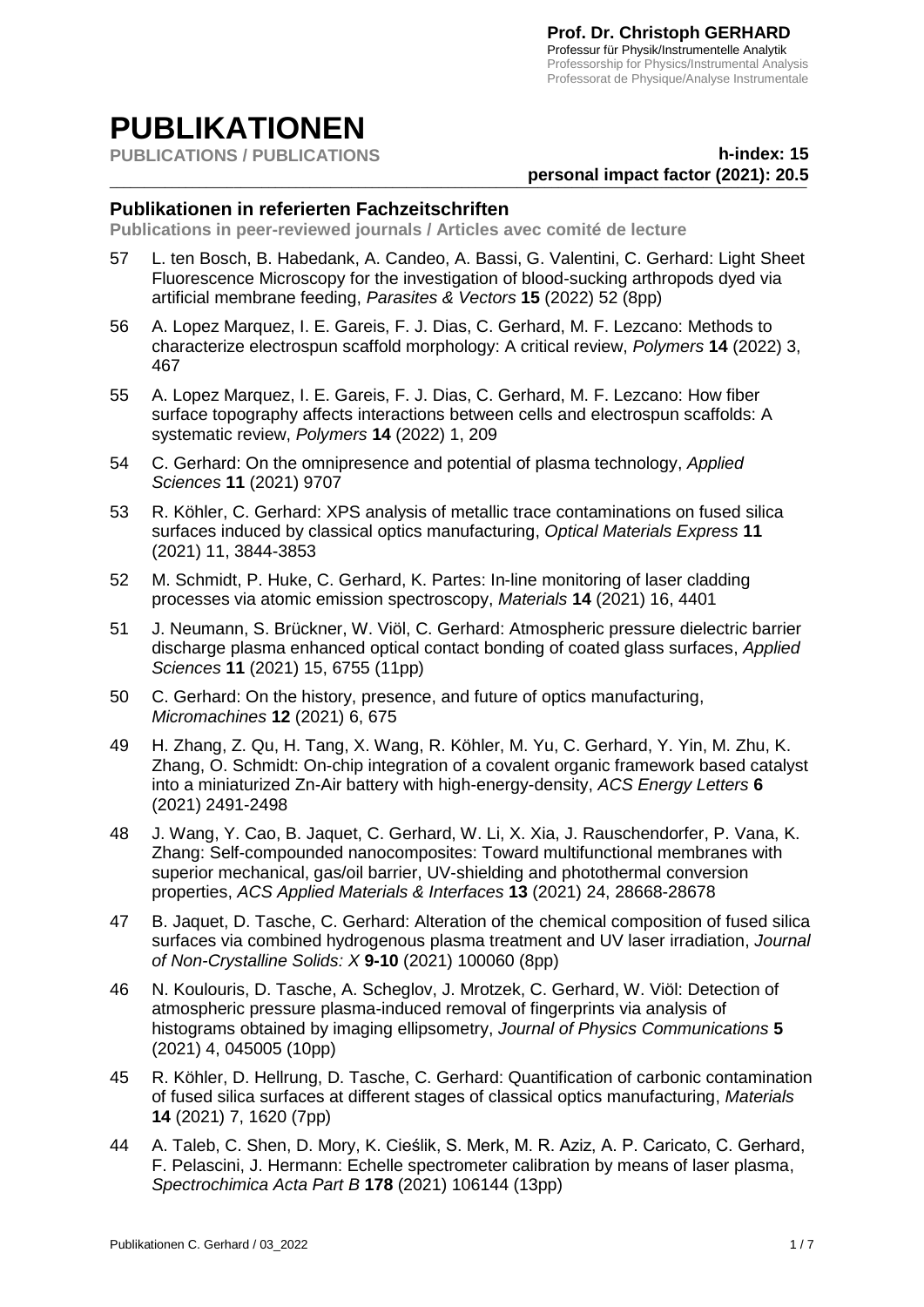- 43 C. Gerhard: Towards laser-based calibration-free quantification of trace elements, *Optics* **2** (2021) 1, 43-44
- 42 C. Gerhard, A. Taleb, F. Pelascini, J. Hermann: Quantification of surface contamination on optical glass via sensitivity-improved calibration-free laser-induced breakdown spectroscopy, *Applied Surface Science* **537** (2021) 147984 (7pp)
- 41 X. Wang, D. Xu, B. Jaquet, Y. Yang, J. Wang, H. Huang, Y. Chen, C. Gerhard, K. Zhang: Structural colors by synergistic birefringence and surface plasmon resonance, *ACS Nano* **14** (2020) 16832-16839
- 40 C. Gerhard, G. Mielke, D. Tasche:  $C_4F_8$  plasma treatment for the modification of the focal length of liquid-based plano-convex lenses on different substrates, *Applied Physics A* **126** (2020) 769 (8pp)
- 39 J. Bauer, M. Gutke, F. Heinrich, M. Edling, V. Stoycheva, A. Kaltenbach, M. Burkhardt, M. Grünefeld, M. Gamp, C. Gerhard, P. Steglich, S. Steffen, M. Herzog., C. Dreyer, S. Schrader: A novel UV-transparent 2-component polyurethane resin for Chip-on-Board LED micro lenses, *Optical Materials Express* **10** (2020) 9, 2085-2099
- 38 D. Tasche, M. Weber, J. Mrotzek, C. Gerhard, S. Wieneke, W. Möbius, O. Höfft, W. Viöl: In-situ investigation of the formation kinematics of plasma-generated silver nanoparticles, *Nanomaterials* **10** (2020) 3, 555 (13pp)
- 37 C. Gerhard, E. Letien, T. Cressent, M. Hofmann: In-line monitoring of hydrogenous plasma-induced defect formation within fused silica via plasma emission spectroscopy, *Applied Physics A* **126** (2020) 165 (7pp)
- 36 C. Gerhard, G. Mielke, S. Brückner, O. Wermann: Improving the adhesiveness of cemented glass components by DBD plasma pre-treatment at atmospheric pressure, *Applied Sciences* **9** (2019) 24, 5511 (10pp)
- 35 C. Gerhard, M. Stappenbeck: Impact of the polishing suspension concentration on laser damage of classically-manufactured and plasma post-processed zinc crown glass surfaces, *Applied Sciences* **8** (2018) 9, 1556 (15pp)
- 34 C. Gerhard, T. Gimpel, D. Tasche, J. Koch, S. Brückner, G. Flachenecker, S. Wieneke, W. Schade, W. Viöl: Atmospheric pressure plasma-assisted femtosecond laser engraving of aluminium, *Journal of Physics D* **51** (2018) 175201 (8pp)
- 33 J. Hermann, D. Grojo, E. Axente, C. Gerhard, M. Burger, V. Craciun: Ideal radiation source for plasma spectroscopy generated by laser ablation, *Physical Review E* **96** (2017) 6, 53210 (6pp)
- 32 C. Gerhard, D. Tasche, O. Uteza, J. Hermann: Investigation of nonuniform surface properties of classically-manufactured fused silica windows, *Applied Optics* **56** (2017) 26, 7427-7434
- 31 S. Grottker, W. Viöl, C. Gerhard: Impact of assisting atmospheric pressure plasma on the formation of micro- and nanoparticles during picosecond-laser ablation of titanium, *Applied Optics* **56** (2017) 12, 3365-3371
- 30 L. M. Wallenhorst, L. Loewenthal, G. Avramidis, C. Gerhard, H. Militz, G. Ohms, W. Viöl: Topographic, optical and chemical properties of zinc particle coatings deposited by means of atmospheric pressure plasma, *Applied Surface Science* **410** (2017) 485-493
- 29 C. Gerhard, D. Tasche, N. Munser, H. Dyck: Increase in nanosecond laser-induced damage threshold of sapphire windows by means of direct dielectric barrier discharge plasma treatment, *Optics Letters* **42** (2017) 1, 49-52
- 28 A. Gredner, C. Janker, C. Gerhard, S. Wieneke: Atmospheric pressure plasma activation of free-form surfaces, *Journal of Magnetohydrodynamics, Plasma, and Space Research* 21 (2016) 1, 15-42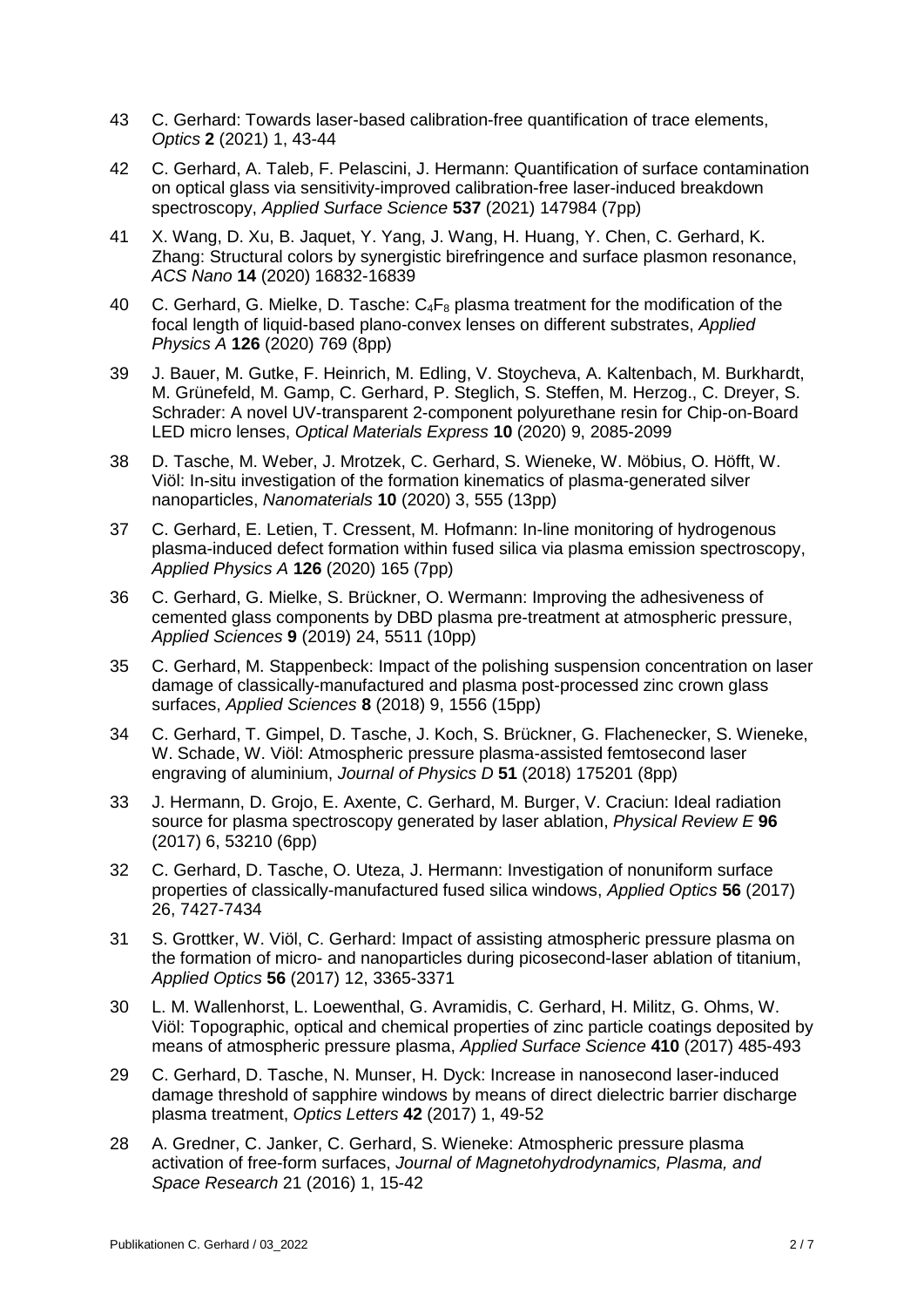- 27 L. M. Wallenhorst, S. Dahle, M. Vovk, L. Wurlitzer, L. Loewenthal, N. Mainusch, C. Gerhard, W. Viöl: Characterization of PMMA/ATH layers realized by means of atmospheric pressure plasma powder deposition, *Advances in Condensed Matter Physics* **2015** (2015) 980482 (12 pp)
- 26 C. Gerhard, J. Hermann, T. Sarnet, J. M. Nardini, W. Viöl: Detection of lead and arsenic soil pollution in abandoned industrial poles to the south of Marseille, France by laserinduced breakdown spectroscopy, *Scottish Journal of Arts, Social Sciences and Scientific Studies* **26** (2015) 1, 95-110
- 25 J. Hirschberg, C. Gerhard, A. Braun, S. Grottker, A. Krupp, S. Emmert, W. Viöl: Validation of the suitability of stripped lipid as a skin model in plasma medical investigations, *Open Journal of Applied Science* **5** (2015) 40-49
- 24 J. Hoffmeister, S. Brückner, C. Gerhard, S. Wieneke, W. Viöl: Impact of the thermal lens effect in atmospheric pressure DBD-plasma columns on coaxially guided laser beams, *Plasma Sources Science and Technology* **23** (2014) 064008 (5pp)
- 23 C. Gerhard, J. Hermann, L. Mercadier, L. Loewenthal, E. Axente, C.R. Luculescu, T. Sarnet, M. Sentis, W. Viöl: Quantitative analyses of glass via laser-induced breakdown spectroscopy in argon, *Spectrochimica Acta Part B* **101** (2014) 32-45
- 22 J. Hermann, C. Gerhard, E. Axente, C. Dutouquet: Comparative investigation of laser ablation plumes in air and argon by analysis of spectral line shapes: Insights on calibration-free laser-induced breakdown spectroscopy, *Spectrochimica Acta Part B* **100** (2014) 189-196
- 21 D. Tasche, C. Gerhard, J. Ihlemann, S. Wieneke, W. Viöl: The impact of O/Si ratio and hydrogen content on ArF excimer laser ablation of fused silica, *Journal of the European Optical Society - Rapid Publications* **9** (2014) 14026 (4pp)
- 20 C. Gerhard, M. Dammann, S. Wieneke, W. Viöl: Sequential atmospheric pressure plasma-assisted laser ablation of photovoltaic cover glass for improved contour accuracy, *Micromachines* **5** (2014) 3, 408-419
- 19 J. Heine, R. Damm, C. Gerhard, S. Wieneke, W. Viöl: Surface activation of plane and curved automotive polymer surfaces by using a fittable multi-pin DBD plasma source, *Plasma Science and Technology* **16** (2014) 6, 593-597
- 18 C. Gerhard, T. Weihs, A. Luca, S. Wieneke, W. Viöl: Polishing of optical media by dielectric barrier discharge inert gas plasma at atmospheric pressure, *Journal of the European Optical Society - Rapid Publications* **8** (2013) 13081 (5pp)
- 17 C. Gerhard, T. Weihs, D. Tasche, S. Brückner, S. Wieneke, W. Viöl: Atmospheric pressure plasma treatment of fused silica, related surface and near-surface effects and applications, *Plasma Chemistry and Plasma Processing* **33** (2013) 5, 895-905
- 16 A. Gredner, C. Gerhard, S. Wieneke, K. Schmidt, W. Viöl: Increase in generation of poly-crystalline silicon by atmospheric pressure plasma-assisted excimer laser annealing, *Journal of Materials Science and Engineering B* **3** (2013) 6, 346-351
- 15 C. Gerhard, S. Roux, F. Peters, S. Brückner, S. Wieneke, W. Viöl: Hybrid laser ablation of Al2O<sup>3</sup> applying simultaneous argon plasma treatment at atmospheric pressure, *Journal of Ceramic Science and Technology* **4** (2013) 1, 19-24
- 14 C. Gerhard, J. Heine, S. Brückner, S. Wieneke, W. Viöl: A hybrid laser-plasma ablation method for improved nanosecond laser machining of heavy flint glass, *Lasers in Engineering* **24** (2013) 5-6, 391-403
- 13 C. Gerhard, J. Heine, B. Bahr, S. Brückner, W. Viöl: A common-path interferometer including integrated single-prism beam shaping, *Measurement* **46** (2013) 3, 1291-1296
- 12 M. Bellmann, C. Gerhard, C. Haese, S. Wieneke, W. Viöl: DBD plasma improved spot repair of automotive polymer surfaces, *Surface Engineering* **28** (2012) 10, 754-758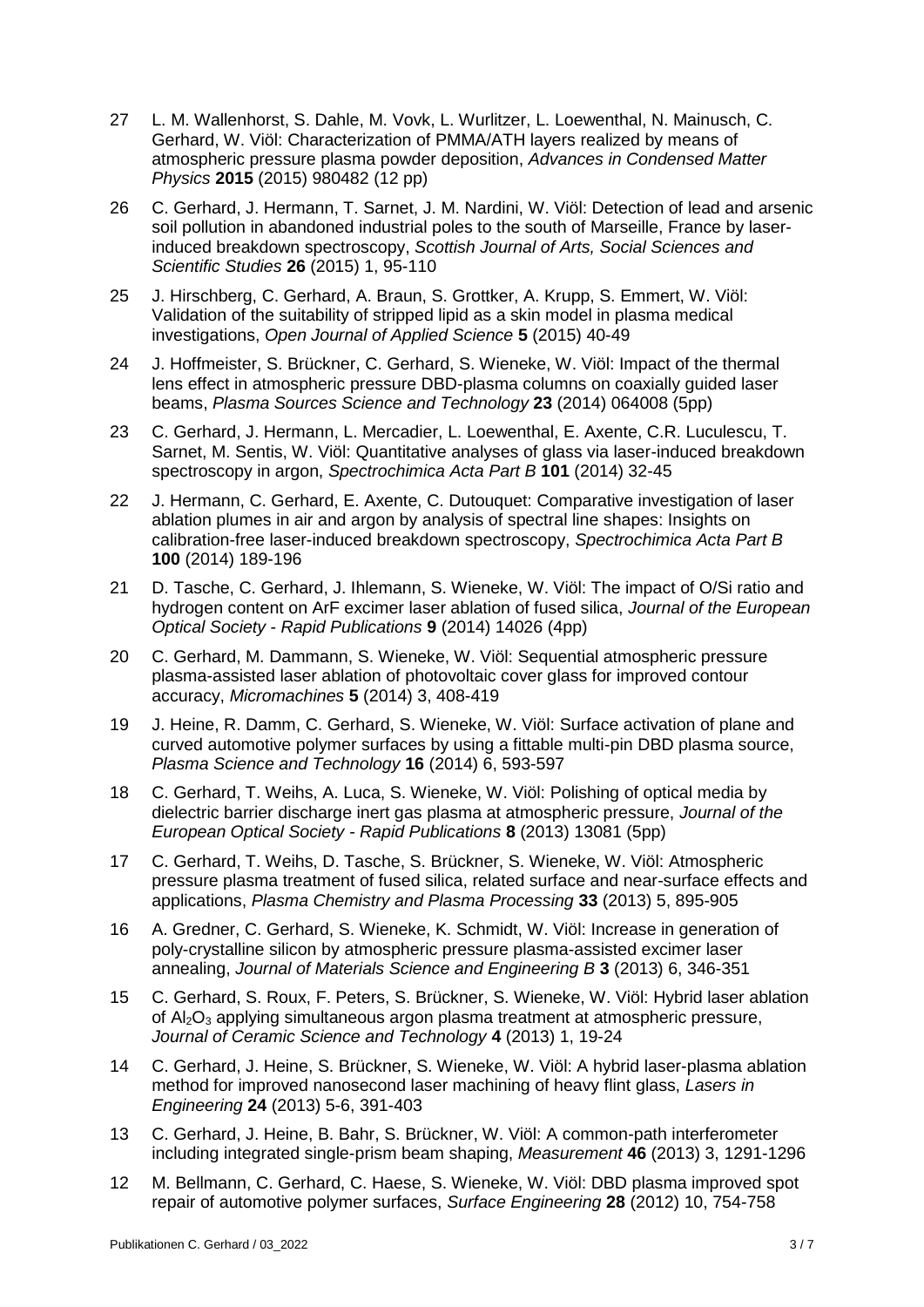- 11 C. Gerhard, B. Bahr, S. Brückner, W. Viöl: Single-prism shaping of laser beams: mathematical background and application, *Journal of Optics Research* **14** (2012) 1-10
- 10 C. Gerhard, S. Roux, S. Brückner, S. Wieneke, W. Viöl: Atmospheric pressure argon plasma-assisted enhancement of laser ablation of aluminum, *Applied Physics A* **108** (2012) 1, 107-112
- 9 C. Gerhard, S. Roux, S. Brückner, S. Wieneke, W. Viöl: Low-temperature atmospheric pressure argon plasma treatment and hybrid laser-plasma ablation of barite crown and heavy flint glass, *Applied Optics* **51** (2012) 17, 3847-3852
- 8 C. Gerhard, D. Tasche, S. Brückner, S. Wieneke, W. Viöl: Near-surface modification of optical properties of fused silica by low-temperature hydrogenous atmospheric pressure plasma, *Optics Letters* **37** (2012) 4, 566-568
- 7 S. Brückner, J. Hoffmeister, J. Ihlemann, C. Gerhard, S. Wieneke, W. Viöl: Hybrid laser-plasma micro-structuring of fused silica based on surface reduction by a lowtemperature atmospheric pressure plasma, *Journal of Laser Micro/Nanoengineering* **7** (2012) 1, 73-76
- 6 S. Brückner, S. Rösner, C. Gerhard, S. Wieneke, W. Viöl: Plasma-based ionisation spectroscopy for material analysis, *Materials Testing* **53** (2011) 10, 639-642
- 5 A. Stephen, C. Gerhard, F. Vollertsen: Precision machining with the laser From material removal to material accumulation, *wt-online* **11/12** (2010) 842-846
- 4 C. Gerhard, F. Vollertsen: A modified bath-interferometer for profile measurements of microstructures, *tm - Technisches Messen* **77** (2010) 11, 579-582
- 3 C. Gerhard, A. Stephen, F. Vollertsen: Limits for interferometric measurements on rough surfaces in streaming inhomogeneous media, *Production Engineering Research and Development* **4** (2010) 141-146
- 2 C. Gerhard, F. Druon, P. Blandin, M. Hanna, F. Balembois, P. Georges, F. Falcoz: Efficient versatile-repetition-rate picosecond source for material processing applications, *Applied Optics* **47** (2008) 7, 967-974
- 1 C. Gerhard, F. Druon, P. Georges, V. Couderc, P. Leproux: Stable mode-locked operation of a low repetition rate diode-pumped  $Nd:GdVO<sub>4</sub>$  laser by combining quadratic polarisation switching and a semiconductor saturable absorber mirror, *Optics Express* **14** (2006) 16, 7093-7098

\_\_\_\_\_\_\_\_\_\_\_\_\_\_\_\_\_\_\_\_\_\_\_\_\_\_\_\_\_\_\_\_\_\_\_\_\_\_\_\_\_\_\_\_\_\_\_\_\_\_\_\_\_\_\_\_\_\_\_\_\_\_\_\_\_\_\_\_\_\_\_\_\_\_\_\_\_\_\_\_\_\_\_\_\_\_\_\_\_\_\_\_\_\_\_\_\_\_\_\_\_

#### **Publikationen in nicht referierten Fachzeitschriften**

**Publications in non-peer-reviewed journals / Articles de vulgarisation**

- 30 C. Gerhard, A. Dobis: Manufacturing‐induced surface contaminations Water absorption of optical glass surfaces induced by classical bound abrasive grinding, *Vakuum in Forschung und Praxis* **33** (2021) 1, 33-37
- 29 C. Gerhard, E. Letien, T. Cressent, M. Hofmann: Impact of the plasma power on plasma-induced increase in absorption of fused silica, *Wissenschaftliche Beiträge* **23** (2019) 33-37
- 28 C. Gerhard, L. ten Bosch: Plasma jet cleaning of optics Cleaning of silver-coated mirrors by means of atmospheric pressure plasma jets, *Vakuum in Forschung und Praxis* **30** (2018) 3, 32-35
- 27 C. Gerhard: Laser-Plasma-Oberflächenbearbeitung Effizienz- und Qualitätssteigerung durch Kopplung von Laserlicht und Plasma, *Magazin für Oberflächentechnik* **71** (2017) 21-23
- 26 C. Gerhard, J. Hermann: Glasanalyse mit Laser, *dgg journal* **15** (2016) 6, 11-15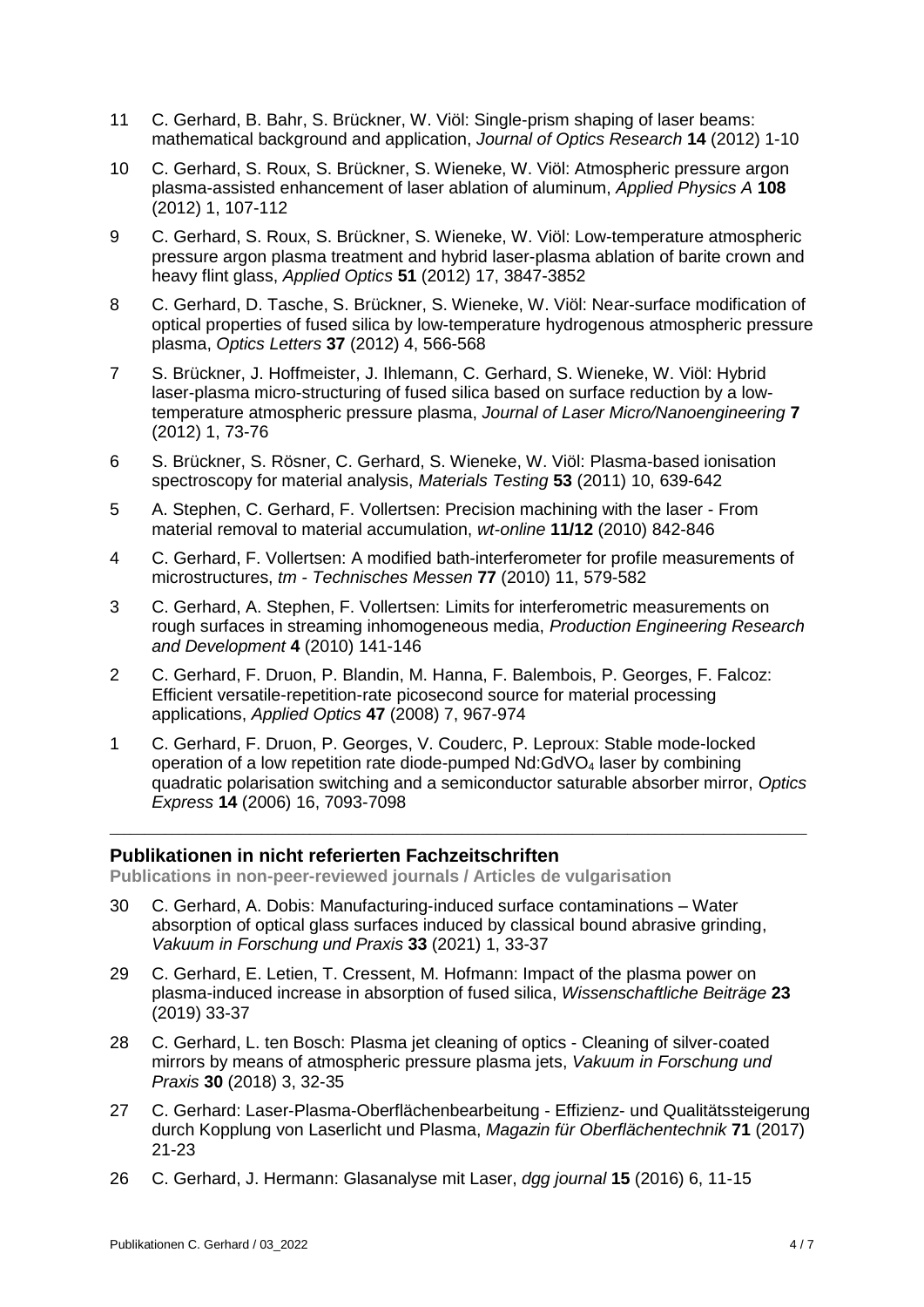- 25 C. Gerhard, A. Gredner, N. Mainusch, W. Viöl: Enhanced processing of coatings on glass surfaces - Introducing atmospheric pressure plasmas to laser processes, *Vakuum in Forschung und Praxis* **28** (2016) 4, 19-22
- 24 C. Gerhard, S. Wieneke, W. Viöl: Plasmabehandlung von Glasoberflächen, *dgg journal* **14** (2015) 4, 10-12
- 23 C. Gerhard, S. Wieneke, W. Viöl: Verfahren zur Glasbearbeitung Hohe Qualität durch Laser-Plasma-Hybridstrukturierung, *Journal für Oberflächentechnik* **1/2015**, 46-47
- 22 C. Gerhard, G. Adams: Optical design with WinLens™3D Part 3: Analysis and optimisation, *optolines* **33** (2013) 11-13
- 21 C. Gerhard, G. Adams: Optical design with WinLens™3D Part 2: Simulation and analysis, *optolines* **32** (2013) 12-13
- 20 G. Adams, T. Thöniß, C. Gerhard: Designed to Disperse: Easy modelling of prism and grating spectrometers and more, *Optik & Photonik* **8** (2013) 1, 50-53
- 19 C. Gerhard, G. Adams: Optical design with WinLens™3D Part 1: Preliminary viewing with PreDesigner, *optolines* **31** (2013) 4-5
- 18 C. Gerhard, M. Kretschmer, W. Viöl: Plasma meets glass plasma-based modification and ablation of optical glasses, *Optik & Photonik* **7** (2012) 4, 35-38
- 17 C. Gerhard, W. Viöl: Laser-Plasma-Ablation optischer Gläser, *optolines* OPTATEC Special (2012) 31-33
- 16 J. Hoffmeister, C. Gerhard: Leichtbauspiegel für Weltraumteleskope Materialien, Konzepte und Herstellungsmethoden, *optolines* **26** (2011) 26-28
- 15 C. Gerhard, S. Wienecke, S. Lotz: Was ist genau? Fertigungstoleranzen optischer Komponenten und Systeme, *Optik & Photonik* **6** (2011) 1, 35-38
- 14 C. Gerhard, F. Vollertsen: Laser in der Mikrotechnologie Verfahren, Anwendungen und Marktpotenzial, *Industrie Management* **26** (2010) 33-36
- 13 C. Gerhard: Grundlagen der Glasherstellung und Optikfertigung Herstellung feinoptischer Komponenten, *optolines* **25** (2010) 18-20
- 12 C. Gerhard, G. Adams: Correction of chromatic aberration from design to completed lens systems, *Imaging & Microscopy* **3/2010**, 39-40
- 11 C. Gerhard, F. Vollertsen: Interferometrische Profilmessung in der laserchemischen Mikromaterialbearbeitung, *Photonik* **4/2010**, 33-35
- 10 C. Gerhard, G. Adams, S. Wienecke: Design and manufacture of achromatic lenses, *LED professional Review* **19** (2010) 40-43
- 9 C. Gerhard, R. Doll, K. Partes, F. Vollertsen: Selektives Laserschmelzen und laserchemische Bearbeitung - Licht als Werkzeug im Werkzeugbau, *optolines* **23** (2010) 11-13
- 8 C. Gerhard, S. Wienecke: In Form gebracht Herstellung optischer Komponenten für Teleskope, *interstellarum* **69** (2010) 52-56
- 7 C. Gerhard, A. Stephen, F. Vollertsen: Die Chemie stimmt… Laserchemische Mikromaterialbearbeitung erlaubt eine hohe Bearbeitungsqualität bei geringer Laserleistung, *Laser + Photonik* **1/2010**, 42-44
- 6 C. Gerhard, P. Georges, F. Druon, V. Couderc, W. Viöl: Doppelt gekoppelt Eine neue passiv modengekoppelte Laserquelle ermöglicht zahlreiche Anwendungen, *Physik Journal* **8** (2009) 8/9, 79-81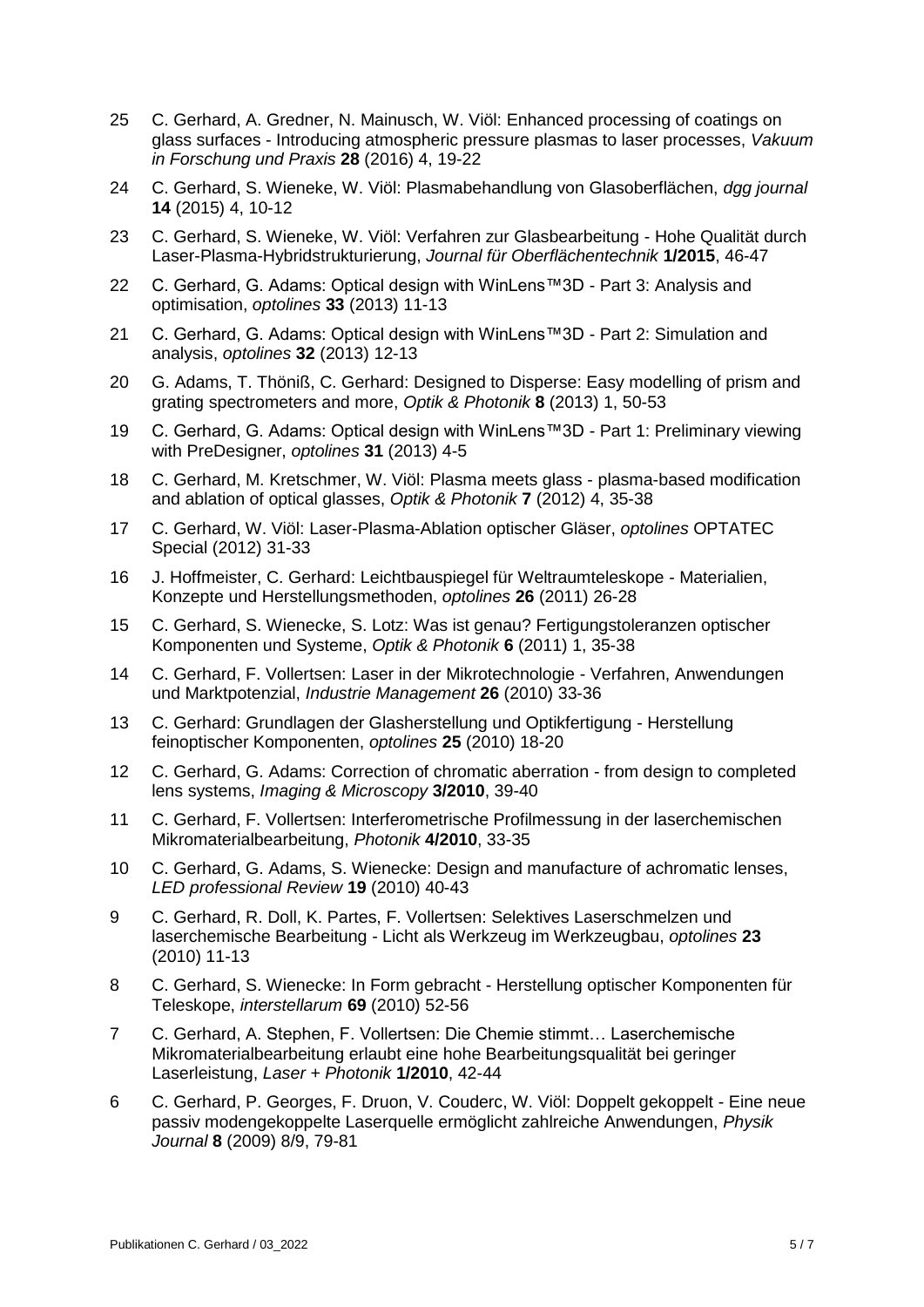- 5 T. Thöniß, G. Adams, C. Gerhard: Optical system design software tools cover envelope calculations to the final engineering drawings, *Optik & Photonik* **4** (2009) 2, 30-33
- 4 C. Gerhard: Passiv modengekoppelte Laserquelle Einstellbarer Kurzpulslaser, *optolines* **20** (2009) 16-18
- 3 G. Adams, C. Gerhard, T. Thöniß: Präzises, wirklichkeitsgetreues Optikdesign -Neue Dimensionen: WinLens™ 3D, *optolines* **20** (2009) 6-7
- 2 N. Harendt, C. Gerhard: Simulation and optimization of optical systems, *LED professional Review* **10** (2008) 40-42
- 1 C. Gerhard, P. Blandin, F. Druon: Stabiler Pikosekundenbetrieb in der Mikromaterialbearbeitung - Neue Techniken für temperaturempfindliche Materialien, *Laser + Photonik* **5/2008**, 66-68

\_\_\_\_\_\_\_\_\_\_\_\_\_\_\_\_\_\_\_\_\_\_\_\_\_\_\_\_\_\_\_\_\_\_\_\_\_\_\_\_\_\_\_\_\_\_\_\_\_\_\_\_\_\_\_\_\_\_\_\_\_\_\_\_\_\_\_\_\_\_\_\_\_\_\_\_\_\_\_\_\_\_\_\_\_\_\_\_\_\_\_\_\_\_\_\_\_\_\_\_\_

#### **Referierte Konferenzbeiträge**

**Peer-reviewed conference contributions Communications dans un congrès avec comité de lecture**

- 3 C. Gerhard: Plasma-induced generation of optically active defects in glasses, *Materials Research Proceedings* **16** (2020) 38-45
- 2 J. Hoffmeister, C. Gerhard, S. Brückner, J. Ihlemann, S. Wieneke, W. Viöl: Laser microstructuring of fused silica subsequent to plasma-induced silicon suboxide generation and hydrogen implantation, *Physics Procedia* **39** (2012) 613-620
- 1 P. Zhang, P. Cuypers, C. Gerhard, A. v. Freyberg, A. Stephen, G. Goch, F. Vollertsen: Control model for laser chemical machining of micro forming tools, *Proceedings of the 2<sup>nd</sup> CIRP International Conference on Process Machine Interactions*, Vancouver, Canada (2010), ISBN 978-0-9866331-0-2 (CD-ROM)

\_\_\_\_\_\_\_\_\_\_\_\_\_\_\_\_\_\_\_\_\_\_\_\_\_\_\_\_\_\_\_\_\_\_\_\_\_\_\_\_\_\_\_\_\_\_\_\_\_\_\_\_\_\_\_\_\_\_\_\_\_\_\_\_\_\_\_\_\_\_\_\_\_\_\_\_\_\_\_\_\_\_\_\_\_\_\_\_\_\_\_\_\_\_\_\_\_\_\_\_\_

### **Nicht referierte Konferenzbeiträge**

**Conference contributions without peer review Communications dans un congrès sans comité de lecture**

- 11 C. Gerhard, G. Mielke, L.-H. Beste, D. Tasche; Plasma-induced shaping of liquid-based polymer lenses, *Proceedings of SPIE* **11853**, *Eighth European Seminar on Precision Optics Manufacturing* (2021) 118530C, DOI:10.1117/12.2594607
- 10 C. Gerhard; Applications of cold atmospheric pressure plasmas in optics manufacturing, *Proceedings of SPIE* **11478**, *Seventh European Seminar on Precision Optics Manufacturing* (2020) 114780D, DOI: 10.1117/12.2564862
- 9 D. Tasche, C. Gerhard, S. Brückner, S. Wieneke, T. Gimpel, G. Flachenecker, W. Schade, W. Viöl: Einfluss eines Atmosphärendruckplasmas auf die Femtosekundenlaserstrukturierung von AlMg3, *Tagungsband zur 11. Mittweidaer Lasertagung an der Hochschule Mittweida* (2019) 54-58
- 8 C. Gerhard, J. Hermann: Investigation of non-uniformity of classically-polished fused silica surfaces via laser-induced breakdown spectroscopy, *European Physical Journal Web of Conferences* **215** (2019) 08003 (2pp), DOI: 10.1051/epjconf/201921508003
- 7 C. Gerhard, M. Stappenbeck, D. Tasche: Increasing the laser-induced damage threshold of optical components by atmospheric pressure plasma surface finishing, *European Physical Journal Web of Conferences* **215** (2019) 01003 (2pp), DOI: 10.1051/epjconf/201921501003